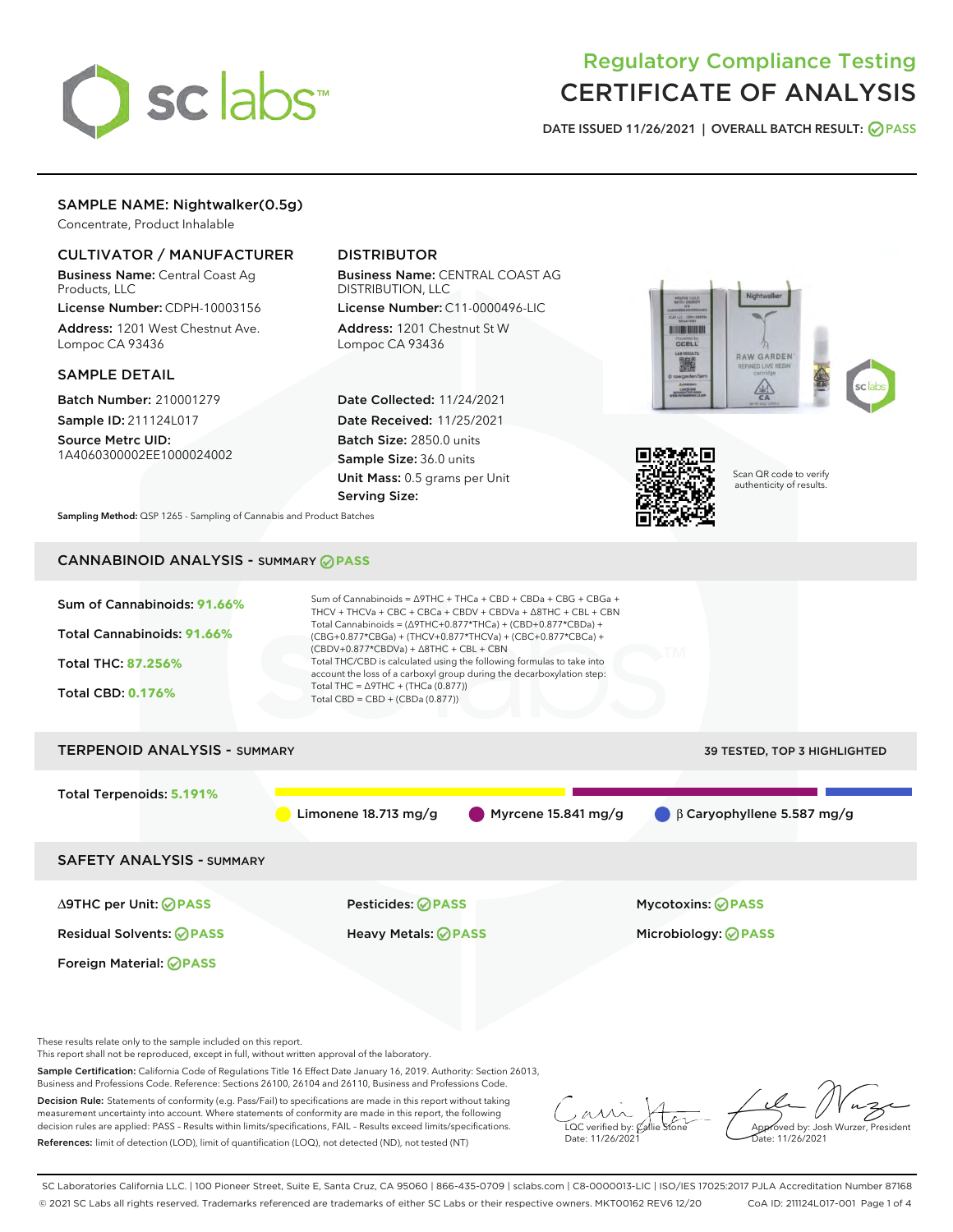

Terpene analysis utilizing gas chromatography-flame ionization detection (GC-



NIGHTWALKER(0.5G) | DATE ISSUED 11/26/2021 | OVERALL BATCH RESULT: ● PASS

TERPENOID TEST RESULTS - 11/26/2021

FID). **Method:** QSP 1192 - Analysis of Terpenoids by GC-FID

#### CANNABINOID TEST RESULTS - 11/26/2021 2 PASS

Tested by high-performance liquid chromatography with diode-array detection (HPLC-DAD). **Method:** QSP 1157 - Analysis of Cannabinoids by HPLC-DAD

#### TOTAL CANNABINOIDS: **91.66%**

Total Cannabinoids (Total THC) + (Total CBD) + (Total CBG) + (Total THCV) + (Total CBC) + (Total CBDV) + ∆8THC + CBL + CBN

TOTAL THC: **87.256%** Total THC (∆9THC+0.877\*THCa)

TOTAL CBD: **0.176%**

Total CBD (CBD+0.877\*CBDa)

TOTAL CBG: 3.352% Total CBG (CBG+0.877\*CBGa)

TOTAL THCV: 0.39% Total THCV (THCV+0.877\*THCVa)

TOTAL CBC: ND Total CBC (CBC+0.877\*CBCa)

TOTAL CBDV: ND Total CBDV (CBDV+0.877\*CBDVa)

| <b>COMPOUND</b>  | LOD/LOQ<br>(mg/g)          | <b>MEASUREMENT</b><br><b>UNCERTAINTY</b><br>(mg/g) | <b>RESULT</b><br>(mg/g) | <b>RESULT</b><br>(%) |
|------------------|----------------------------|----------------------------------------------------|-------------------------|----------------------|
| <b>A9THC</b>     | 0.06 / 0.26                | ±30.016                                            | 872.56                  | 87.256               |
| <b>CBG</b>       | 0.06/0.19                  | ±1.321                                             | 33.52                   | 3.352                |
| <b>THCV</b>      | 0.1/0.2                    | ±0.19                                              | 3.9                     | 0.39                 |
| $\triangle$ 8THC | 0.1/0.4                    | ±0.24                                              | 3.0                     | 0.30                 |
| <b>CBN</b>       | 0.1/0.3                    | ±0.12                                              | 1.9                     | 0.19                 |
| <b>CBD</b>       | 0.07/0.29                  | ±0.081                                             | 1.76                    | 0.176                |
| <b>THCa</b>      | 0.05 / 0.14                | N/A                                                | <b>ND</b>               | <b>ND</b>            |
| <b>THCVa</b>     | 0.07/0.20                  | N/A                                                | <b>ND</b>               | <b>ND</b>            |
| <b>CBDa</b>      | 0.02 / 0.19                | N/A                                                | <b>ND</b>               | <b>ND</b>            |
| <b>CBDV</b>      | 0.04 / 0.15                | N/A                                                | <b>ND</b>               | <b>ND</b>            |
| <b>CBDVa</b>     | 0.03/0.53                  | N/A                                                | <b>ND</b>               | <b>ND</b>            |
| <b>CBGa</b>      | 0.1 / 0.2                  | N/A                                                | <b>ND</b>               | <b>ND</b>            |
| <b>CBL</b>       | 0.06 / 0.24                | N/A                                                | <b>ND</b>               | <b>ND</b>            |
| <b>CBC</b>       | 0.2 / 0.5                  | N/A                                                | <b>ND</b>               | <b>ND</b>            |
| <b>CBCa</b>      | 0.07 / 0.28                | N/A                                                | <b>ND</b>               | <b>ND</b>            |
|                  | <b>SUM OF CANNABINOIDS</b> |                                                    | 916.6 mg/g              | 91.66%               |

#### **UNIT MASS: 0.5 grams per Unit**

| ∆9THC per Unit                        | 1120 per-package limit | 436.28 mg/unit | <b>PASS</b> |
|---------------------------------------|------------------------|----------------|-------------|
| <b>Total THC per Unit</b>             |                        | 436.28 mg/unit |             |
| <b>CBD per Unit</b>                   |                        | $0.88$ mg/unit |             |
| <b>Total CBD per Unit</b>             |                        | $0.88$ mg/unit |             |
| Sum of Cannabinoids<br>per Unit       |                        | 458.3 mg/unit  |             |
| <b>Total Cannabinoids</b><br>per Unit |                        | 458.4 mg/unit  |             |

## COMPOUND LOD/LOQ (mg/g) MEASUREMENT UNCERTAINTY (mg/g) RESULT (mg/g) RESULT (%) Limonene 0.005/0.016 ±0.2676 18.713 1.8713 Myrcene 0.008 / 0.025  $\pm 0.2043$  15.841 1.5841 β Caryophyllene 0.004 / 0.012 ± 0.1989 5.587 0.5587  $β$  Pinene  $0.004 / 0.014$   $± 0.0321$  2.787 0.2787  $\alpha$  Pinene  $0.005 / 0.017$   $\pm 0.0162$  1.880 0.1880 Terpinolene  $0.008 / 0.026$   $\pm 0.0345$  1.682 0.1682  $α$  Humulene  $0.009 / 0.029$   $± 0.0390$  1.214 0.1214 Linalool 0.009/0.032  $\pm 0.0415$  1.092 0.1092 Fenchol 0.010 / 0.034 ± 0.0298 0.770 0.0770 **Ocimene** 0.011/0.038  $\pm 0.0152$  **0.474 0.0474** Terpineol 0.016/0.055  $\pm 0.0253$  0.412 0.0412 Camphene  $0.005 / 0.015$   $\pm 0.0042$  0.365 0.0365 trans-β-Farnesene 0.008 / 0.025 ± 0.0122 0.344 0.0344 Borneol 0.005/0.016 ±0.0059 0.141 0.0141 Fenchone  $0.009 / 0.028$   $\pm 0.0026$  0.088 0.0088 α Phellandrene 0.006 / 0.020 ± 0.0010 0.071 0.0071 Nerolidol 0.009 / 0.028  $\pm 0.0040$  0.064 0.0064  $\alpha$  Cedrene  $0.005 / 0.016$   $\pm 0.0019$  0.062 0.0062 3 Carene 0.005 / 0.018 ± 0.0008 0.057 0.0057 α Terpinene  $0.005 / 0.017$   $± 0.0007$  0.049 0.0049 Caryophyllene Oxide 0.010 / 0.033 ± 0.0022 0.047 0.0047  $γ$ Terpinene  $0.006 / 0.018$   $± 0.0008$  0.046 0.0046  $α$  Bisabolol  $0.008 / 0.026$   $± 0.0023$  0.043 0.0043 Guaiol  $0.009 / 0.030 + 0.0020$  0.042 0.0042 Valencene 0.009 / 0.030 ± 0.0027 0.039 0.0039 Sabinene 0.004 / 0.014 N/A <LOQ <LOQ p-Cymene 0.005 / 0.016 N/A <LOQ <LOQ Sabinene Hydrate  $0.006 / 0.022$   $N/A$  <LOQ <LOQ **Eucalyptol 0.006 / 0.018 N/A ND ND** (-)-Isopulegol 0.005 / 0.016 N/A ND ND **Camphor** 0.006/0.019 N/A ND ND Isoborneol 0.004 / 0.012 N/A ND ND Menthol 0.008 / 0.025 N/A ND ND Nerol 0.003/0.011 N/A ND ND Citronellol 0.003/0.010 N/A ND ND R-(+)-Pulegone 0.003 / 0.011 N/A ND ND **Geraniol 0.002 / 0.007 N/A ND ND** Geranyl Acetate  $0.004 / 0.014$  N/A ND ND

Cedrol 0.008 / 0.027 N/A ND ND TOTAL TERPENOIDS 51.910 mg/g 5.191%

SC Laboratories California LLC. | 100 Pioneer Street, Suite E, Santa Cruz, CA 95060 | 866-435-0709 | sclabs.com | C8-0000013-LIC | ISO/IES 17025:2017 PJLA Accreditation Number 87168 © 2021 SC Labs all rights reserved. Trademarks referenced are trademarks of either SC Labs or their respective owners. MKT00162 REV6 12/20 CoA ID: 211124L017-001 Page 2 of 4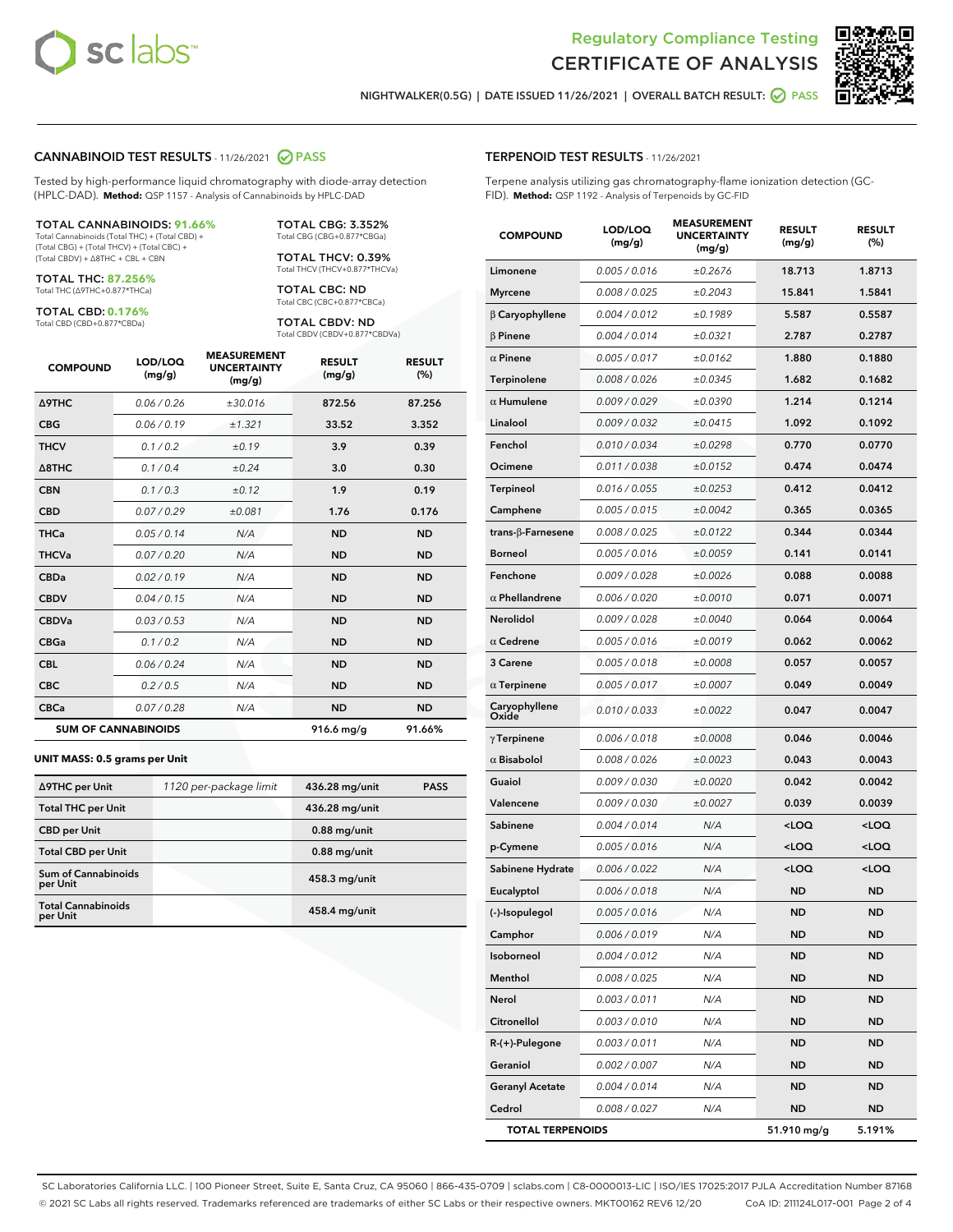



NIGHTWALKER(0.5G) | DATE ISSUED 11/26/2021 | OVERALL BATCH RESULT: **○** PASS

## CATEGORY 1 PESTICIDE TEST RESULTS - 11/26/2021 2 PASS

Pesticide and plant growth regulator analysis utilizing high-performance liquid chromatography-mass spectrometry (HPLC-MS) or gas chromatography-mass spectrometry (GC-MS). \*GC-MS utilized where indicated. **Method:** QSP 1212 - Analysis of Pesticides and Mycotoxins by LC-MS or QSP 1213 - Analysis of Pesticides by GC-MS

| <b>COMPOUND</b>             | LOD/LOQ<br>$(\mu g/g)$ | <b>ACTION</b><br><b>LIMIT</b><br>$(\mu g/g)$ | <b>MEASUREMENT</b><br><b>UNCERTAINTY</b><br>$(\mu g/g)$ | <b>RESULT</b><br>$(\mu g/g)$ | <b>RESULT</b> |
|-----------------------------|------------------------|----------------------------------------------|---------------------------------------------------------|------------------------------|---------------|
| Aldicarb                    | 0.03 / 0.08            | $\ge$ LOD                                    | N/A                                                     | <b>ND</b>                    | <b>PASS</b>   |
| Carbofuran                  | 0.02/0.05              | $>$ LOD                                      | N/A                                                     | <b>ND</b>                    | <b>PASS</b>   |
| Chlordane*                  | 0.03 / 0.08            | $\geq$ LOD                                   | N/A                                                     | <b>ND</b>                    | <b>PASS</b>   |
| Chlorfenapyr*               | 0.03/0.10              | $\geq$ LOD                                   | N/A                                                     | <b>ND</b>                    | <b>PASS</b>   |
| Chlorpyrifos                | 0.02 / 0.06            | $\ge$ LOD                                    | N/A                                                     | <b>ND</b>                    | <b>PASS</b>   |
| Coumaphos                   | 0.02 / 0.07            | $\ge$ LOD                                    | N/A                                                     | <b>ND</b>                    | <b>PASS</b>   |
| Daminozide                  | 0.02/0.07              | $>$ LOD                                      | N/A                                                     | <b>ND</b>                    | <b>PASS</b>   |
| <b>DDVP</b><br>(Dichlorvos) | 0.03/0.09              | $\ge$ LOD                                    | N/A                                                     | <b>ND</b>                    | <b>PASS</b>   |
| Dimethoate                  | 0.03 / 0.08            | $\ge$ LOD                                    | N/A                                                     | <b>ND</b>                    | <b>PASS</b>   |
| Ethoprop(hos)               | 0.03/0.10              | $>$ LOD                                      | N/A                                                     | <b>ND</b>                    | <b>PASS</b>   |
| Etofenprox                  | 0.02 / 0.06            | $\ge$ LOD                                    | N/A                                                     | <b>ND</b>                    | <b>PASS</b>   |
| Fenoxycarb                  | 0.03 / 0.08            | $\ge$ LOD                                    | N/A                                                     | <b>ND</b>                    | <b>PASS</b>   |
| Fipronil                    | 0.03/0.08              | $\ge$ LOD                                    | N/A                                                     | <b>ND</b>                    | <b>PASS</b>   |
| Imazalil                    | 0.02 / 0.06            | $\ge$ LOD                                    | N/A                                                     | <b>ND</b>                    | <b>PASS</b>   |
| <b>Methiocarb</b>           | 0.02 / 0.07            | $\ge$ LOD                                    | N/A                                                     | <b>ND</b>                    | <b>PASS</b>   |
| Methyl<br>parathion         | 0.03/0.10              | $\ge$ LOD                                    | N/A                                                     | <b>ND</b>                    | <b>PASS</b>   |
| <b>Mevinphos</b>            | 0.03/0.09              | $>$ LOD                                      | N/A                                                     | <b>ND</b>                    | <b>PASS</b>   |
| Paclobutrazol               | 0.02 / 0.05            | $\ge$ LOD                                    | N/A                                                     | <b>ND</b>                    | <b>PASS</b>   |
| Propoxur                    | 0.03/0.09              | $\ge$ LOD                                    | N/A                                                     | <b>ND</b>                    | <b>PASS</b>   |
| Spiroxamine                 | 0.03 / 0.08            | $\ge$ LOD                                    | N/A                                                     | <b>ND</b>                    | <b>PASS</b>   |
| Thiacloprid                 | 0.03/0.10              | $\ge$ LOD                                    | N/A                                                     | <b>ND</b>                    | <b>PASS</b>   |

#### CATEGORY 2 PESTICIDE TEST RESULTS - 11/26/2021 @ PASS

| <b>COMPOUND</b>          | LOD/LOO<br>$(\mu g/g)$ | <b>ACTION</b><br>LIMIT<br>$(\mu g/g)$ | <b>MEASUREMENT</b><br><b>UNCERTAINTY</b><br>$(\mu g/g)$ | <b>RESULT</b><br>$(\mu g/g)$ | <b>RESULT</b> |  |
|--------------------------|------------------------|---------------------------------------|---------------------------------------------------------|------------------------------|---------------|--|
| Abamectin                | 0.03/0.10              | 0.1                                   | N/A                                                     | <b>ND</b>                    | <b>PASS</b>   |  |
| Acephate                 | 0.02/0.07              | 0.1                                   | N/A                                                     | <b>ND</b>                    | <b>PASS</b>   |  |
| Acequinocyl              | 0.02/0.07              | 0.1                                   | N/A                                                     | <b>ND</b>                    | <b>PASS</b>   |  |
| Acetamiprid              | 0.02 / 0.05            | 0.1                                   | N/A                                                     | <b>ND</b>                    | <b>PASS</b>   |  |
| Azoxystrobin             | 0.02/0.07              | 0.1                                   | N/A                                                     | <b>ND</b>                    | <b>PASS</b>   |  |
| <b>Bifenazate</b>        | 0.01 / 0.04            | 0.1                                   | N/A                                                     | <b>ND</b>                    | <b>PASS</b>   |  |
| <b>Bifenthrin</b>        | 0.02 / 0.05            | 3                                     | N/A                                                     | <b>ND</b>                    | <b>PASS</b>   |  |
| <b>Boscalid</b>          | 0.03/0.09              | 0.1                                   | N/A                                                     | <b>ND</b>                    | <b>PASS</b>   |  |
| Captan                   | 0.19/0.57              | 0.7                                   | N/A                                                     | <b>ND</b>                    | <b>PASS</b>   |  |
| Carbaryl                 | 0.02/0.06              | 0.5                                   | N/A                                                     | <b>ND</b>                    | <b>PASS</b>   |  |
| Chlorantranilip-<br>role | 0.04/0.12              | 10                                    | N/A                                                     | <b>ND</b>                    | <b>PASS</b>   |  |
| Clofentezine             | 0.03/0.09              | 0.1                                   | N/A                                                     | <b>ND</b>                    | <b>PASS</b>   |  |

## CATEGORY 2 PESTICIDE TEST RESULTS - 11/26/2021 continued

| <b>COMPOUND</b>               | LOD/LOQ<br>(µg/g) | <b>ACTION</b><br><b>LIMIT</b><br>$(\mu g/g)$ | <b>MEASUREMENT</b><br><b>UNCERTAINTY</b><br>$(\mu g/g)$ | <b>RESULT</b><br>(µg/g) | <b>RESULT</b> |
|-------------------------------|-------------------|----------------------------------------------|---------------------------------------------------------|-------------------------|---------------|
| Cyfluthrin                    | 0.12 / 0.38       | $\overline{c}$                               | N/A                                                     | ND                      | <b>PASS</b>   |
| Cypermethrin                  | 0.11 / 0.32       | $\mathcal{I}$                                | N/A                                                     | ND                      | <b>PASS</b>   |
| Diazinon                      | 0.02 / 0.05       | 0.1                                          | N/A                                                     | <b>ND</b>               | <b>PASS</b>   |
| Dimethomorph                  | 0.03 / 0.09       | 2                                            | N/A                                                     | ND                      | <b>PASS</b>   |
| Etoxazole                     | 0.02 / 0.06       | 0.1                                          | N/A                                                     | ND                      | <b>PASS</b>   |
| Fenhexamid                    | 0.03 / 0.09       | 0.1                                          | N/A                                                     | <b>ND</b>               | <b>PASS</b>   |
| Fenpyroximate                 | 0.02 / 0.06       | 0.1                                          | N/A                                                     | ND                      | <b>PASS</b>   |
| Flonicamid                    | 0.03 / 0.10       | 0.1                                          | N/A                                                     | ND                      | <b>PASS</b>   |
| Fludioxonil                   | 0.03 / 0.10       | 0.1                                          | N/A                                                     | <b>ND</b>               | <b>PASS</b>   |
| Hexythiazox                   | 0.02 / 0.07       | 0.1                                          | N/A                                                     | <b>ND</b>               | <b>PASS</b>   |
| Imidacloprid                  | 0.04 / 0.11       | 5                                            | N/A                                                     | ND                      | <b>PASS</b>   |
| Kresoxim-methyl               | 0.02 / 0.07       | 0.1                                          | N/A                                                     | <b>ND</b>               | <b>PASS</b>   |
| Malathion                     | 0.03 / 0.09       | 0.5                                          | N/A                                                     | ND                      | <b>PASS</b>   |
| Metalaxyl                     | 0.02 / 0.07       | $\overline{c}$                               | N/A                                                     | ND                      | PASS          |
| Methomyl                      | 0.03 / 0.10       | 1                                            | N/A                                                     | <b>ND</b>               | <b>PASS</b>   |
| Myclobutanil                  | 0.03 / 0.09       | 0.1                                          | N/A                                                     | ND                      | PASS          |
| Naled                         | 0.02 / 0.07       | 0.1                                          | N/A                                                     | ND                      | PASS          |
| Oxamyl                        | 0.04 / 0.11       | 0.5                                          | N/A                                                     | ND                      | <b>PASS</b>   |
| Pentachloronitro-<br>benzene* | 0.03 / 0.09       | 0.1                                          | N/A                                                     | ND                      | PASS          |
| Permethrin                    | 0.04 / 0.12       | 0.5                                          | N/A                                                     | <b>ND</b>               | <b>PASS</b>   |
| Phosmet                       | 0.03 / 0.10       | 0.1                                          | N/A                                                     | ND                      | <b>PASS</b>   |
| Piperonylbu-<br>toxide        | 0.02 / 0.07       | 3                                            | N/A                                                     | ND                      | <b>PASS</b>   |
| Prallethrin                   | 0.03 / 0.08       | 0.1                                          | N/A                                                     | ND                      | <b>PASS</b>   |
| Propiconazole                 | 0.02 / 0.07       | 0.1                                          | N/A                                                     | ND                      | <b>PASS</b>   |
| Pyrethrins                    | 0.04 / 0.12       | 0.5                                          | N/A                                                     | <b>ND</b>               | <b>PASS</b>   |
| Pyridaben                     | 0.02 / 0.07       | 0.1                                          | N/A                                                     | ND                      | PASS          |
| Spinetoram                    | 0.02 / 0.07       | 0.1                                          | N/A                                                     | ND                      | PASS          |
| Spinosad                      | 0.02 / 0.07       | 0.1                                          | N/A                                                     | <b>ND</b>               | <b>PASS</b>   |
| Spiromesifen                  | 0.02 / 0.05       | 0.1                                          | N/A                                                     | ND                      | PASS          |
| Spirotetramat                 | 0.02 / 0.06       | 0.1                                          | N/A                                                     | ND                      | <b>PASS</b>   |
| Tebuconazole                  | 0.02 / 0.07       | 0.1                                          | N/A                                                     | ND                      | <b>PASS</b>   |
| Thiamethoxam                  | 0.03 / 0.10       | 5                                            | N/A                                                     | ND                      | <b>PASS</b>   |
| Trifloxystrobin               | 0.03 / 0.08       | 0.1                                          | N/A                                                     | <b>ND</b>               | <b>PASS</b>   |

SC Laboratories California LLC. | 100 Pioneer Street, Suite E, Santa Cruz, CA 95060 | 866-435-0709 | sclabs.com | C8-0000013-LIC | ISO/IES 17025:2017 PJLA Accreditation Number 87168 © 2021 SC Labs all rights reserved. Trademarks referenced are trademarks of either SC Labs or their respective owners. MKT00162 REV6 12/20 CoA ID: 211124L017-001 Page 3 of 4